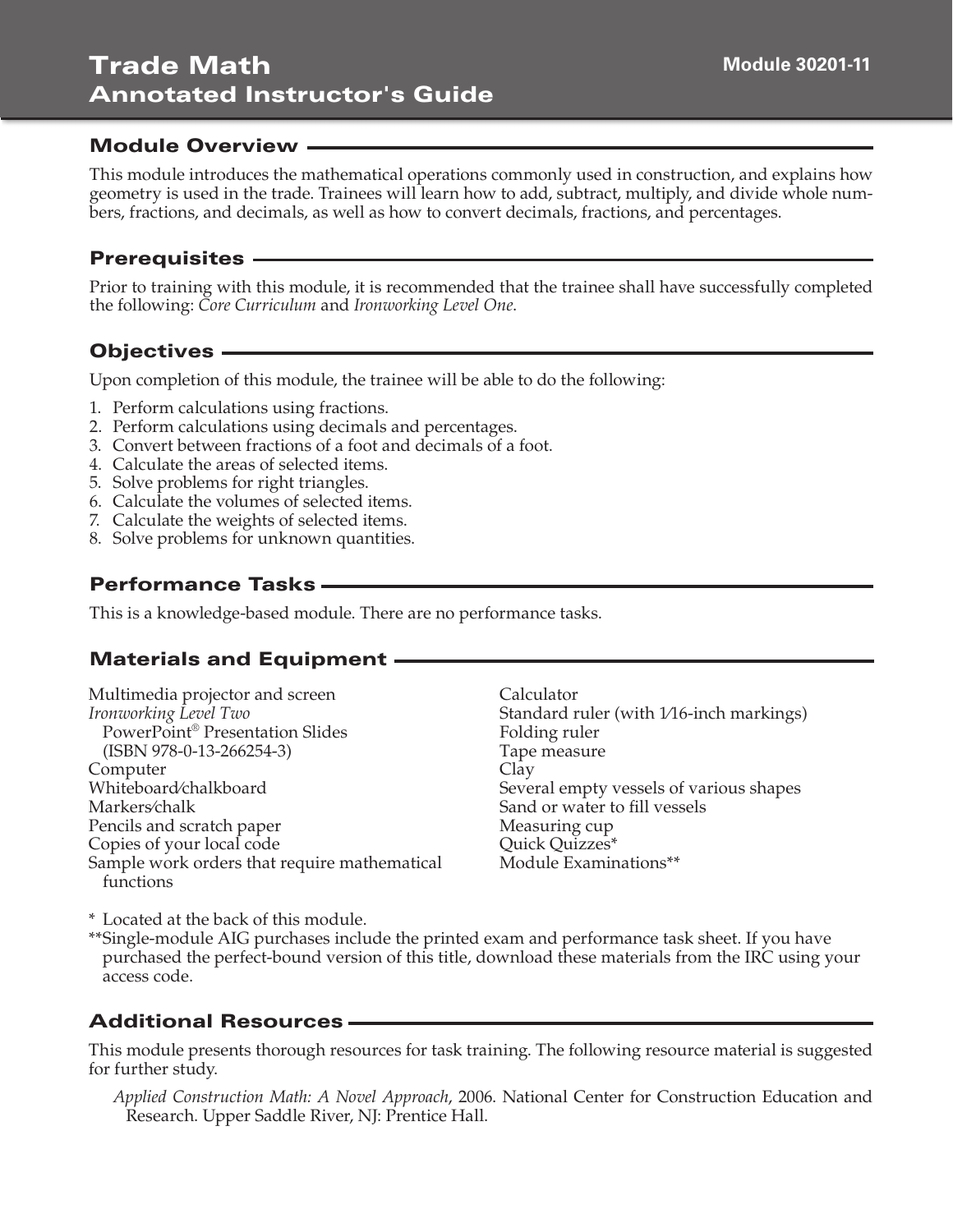# Teaching Time for This Module

An outline for use in developing your lesson plan is presented below. Note that each Roman numeral in the outline equates to one session of instruction. Each session has a suggested time period of  $2\frac{1}{2}$  hours. This includes 10 minutes at the beginning of each session for administrative tasks and one 10-minute break during the session. Approximately 25 hours are suggested to cover *Trade Math*. You will need to adjust the time required for hands-on activity and testing based on your class size and resources.

### **Topic Planned Time Sessions I through III. Introduction; Math Review** A. Introduction B. Math Review 1. Working with Whole Numbers 2. Adding and Subtracting Whole Numbers; Practice Exercises 3. Multiplying and Dividing Whole Numbers; Practice Exercises 4. Working with Common Fractions 5. Reducing Common Fractions; Practice Exercises 6. Finding Common Denominators; Practice Exercises 7. Adding and Subtracting Common Fractions; Practice Exercises 8. Multiplying and Dividing Common Fractions; Practice Exercises 9. Working with Decimal Fractions; Practice Exercises 10. Converting Decimal Fractions to Common Fractions; Practice Exercises 11. Converting Common Fractions to Decimal Fractions; Practice Exercises 12. Adding and Subtracting Decimal Fractions; Practice Exercises 13. Multiplying and Dividing Decimal Fractions; Practice Exercises 14. Percentages; Practice Exercises 15. Tolerances; Practice Exercises 16. Squares and Square Roots **Sessions IV and V. Linear Measure; Equations; Formulas** A. Linear Measure; Practice Exercises B. Equations C. Formulas 1. Surface Area 2. Rectangles and Squares; Practice Exercises 3. Triangles; Practice Exercises 4. Circles; Practice Exercises 5. Volume \_\_\_\_\_\_\_\_\_\_\_\_ 6. Cubes and Rectangular Objects 7. Cylinders; Practice Exercises **Sessions VI and VII. Right Triangles; Weight; Solving for Unknowns** A. Right Triangles 1. 3-4-5 Rule Practice Exercises B. Weight \_\_\_\_\_\_\_\_\_\_\_\_ 1. Weight of Steel Bar 2. Weight of Steel Plate 3. Weight of Steel Tank C. Solving for Unknowns; Practice Exercises